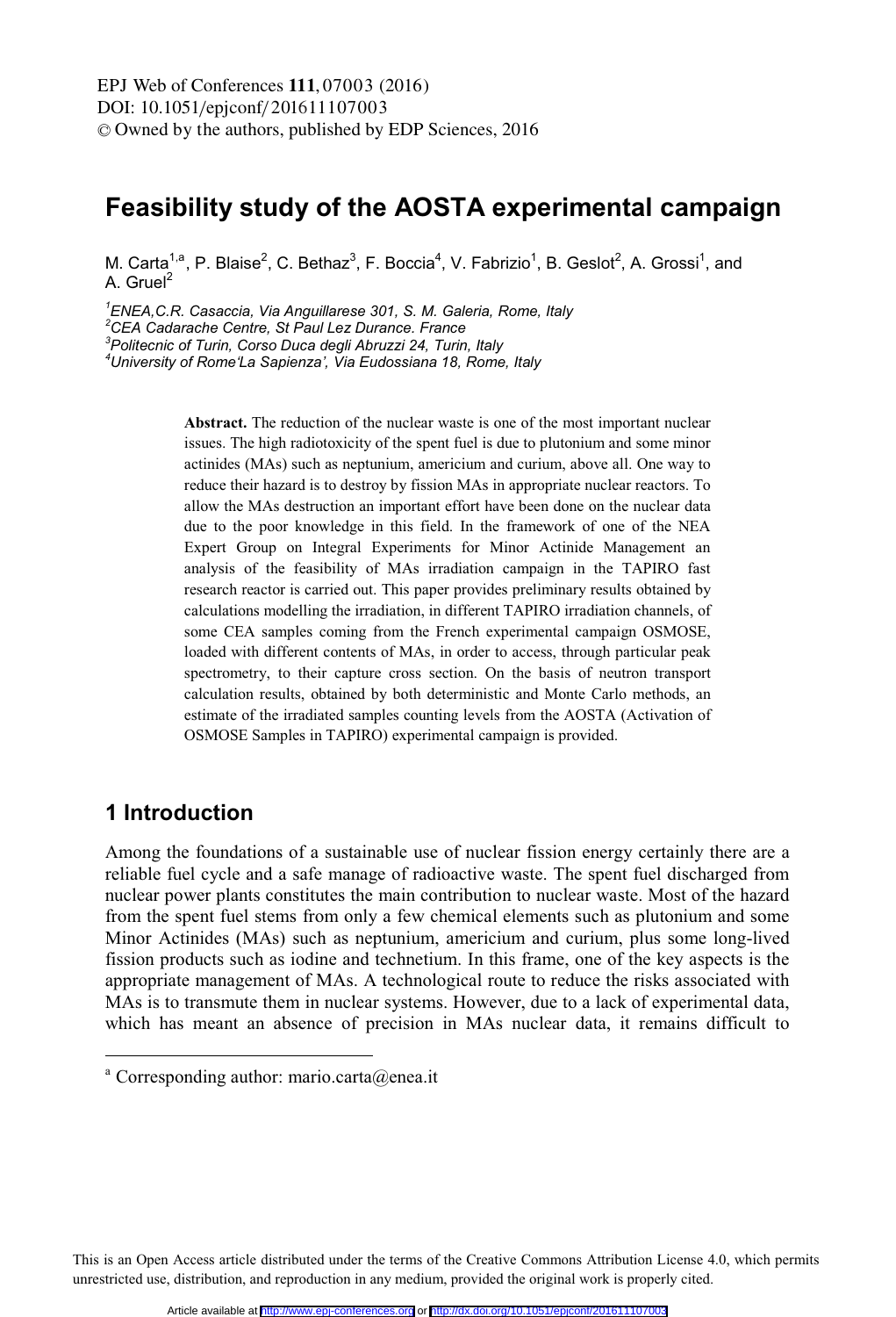establish a detailed design of transmutation systems with reliable accuracy and the capacity to precisely predict the composition of spent fuel. Several NEA and IAEA Working Groups addressed these issues, in particular recommending integral measurements, complementary to parallel efforts for differential measurements, for the following nuclides of MAs from viewpoints of design of transmutation systems and of fuel cycles:  $^{237}Np$ ,  $^{241}Am$ ,  $^{242m}Am$ ,  $v_{243}^{243}$ Am,  $^{242}$ Cm,  $^{243}$ Cm,  $^{244}$ Cm and  $^{245}$ Cm. In the frame of the NEA Expert Group on Integral Experiments for Minor Actinide Management [1] a joint collaboration between ENEA (Italian National Agency for New Technologies, Energy and Sustainable Economic Development) and CEA (French Alternative Energies and Atomic Energy Commission) was established with the aim to study the feasibility of a MAs irradiation campaign in the TAPIRO fast neutron source research reactor located at the ENEA Casaccia center near Rome [2]. This paper provides preliminary results obtained by calculations modelling the irradiation, in different TAPIRO irradiation channels, of some CEA samples coming from the French experimental campaign OSMOSE [3] (Oscillation in MINERVE of isotope in 'Eupraxic' Spectra), loaded with different contents of MAs. On the basis of the neutron transport calculations results, obtained by both the deterministic ERANOS [4] and the Monte Carlo Serpent [5] codes, an estimate of the irradiated samples counting levels from the AOSTA (Activation of Osmose Samples in TApiro) experimental campaign, taking into account both geometry and efficiency of the counting system, is provided.

### **2 The TAPIRO fast neutron source research reactor**

TAPIRO (**TA**ratura **PI**la **R**apida a potenza zer**O** - Fast Pile Calibration at 0 Power) is a fast neutrons source research reactor located at C.R ENEA-CASACCIA (Italy). The project, entirely developed by ENEA's staff, is based on the general concept of AFSR (Argonne Fast Source Reactor - Idaho Falls). It was built to support an experimental program on fast reactors and it is in operation since 1971.TAPIRO is currently used, in addition to education and training, for experimental programs in support of different research fields like nuclear data, nuclear fusion, aerospace industry.

It has a maximum power of 5 kW with a neutron flux around  $4 \cdot 10^{12}$  n/(cm<sup>2</sup> $\cdot$ s) in the centre of the core. The core is cylindrical with a diameter of about 12 cm and a similar height. It is made by metallic uranium (98.5 % uranium and 1.5 % molybdenum) with an enrichment of 93.5  $\%$  in <sup>235</sup>U. It consists of 2 parts: the upper part is fixed while the lower one is movable. The core is surrounded by a double layer of a copper reflector and by an external borate concrete biological shield. The core is cooled by helium. The reactor is equipped with 2 shim rods, 2 safety rods and a regulating rod. These rods are made of the same material of the reflector, i.e. copper, and the reactor is controlled increasing or reducing the neutron leakage. The system has different experimental channels with various diameters. A horizontal section of the reactor is shown in Fig. 1.

### **3 Energy averaged capture cross sections evaluation**

Neutron transport calculations have been performed by two different methodologies, deterministic by the ERANOS code, and stochastic by the Monte Carlo Serpent code. In Fig. 2 the calculation models are shown.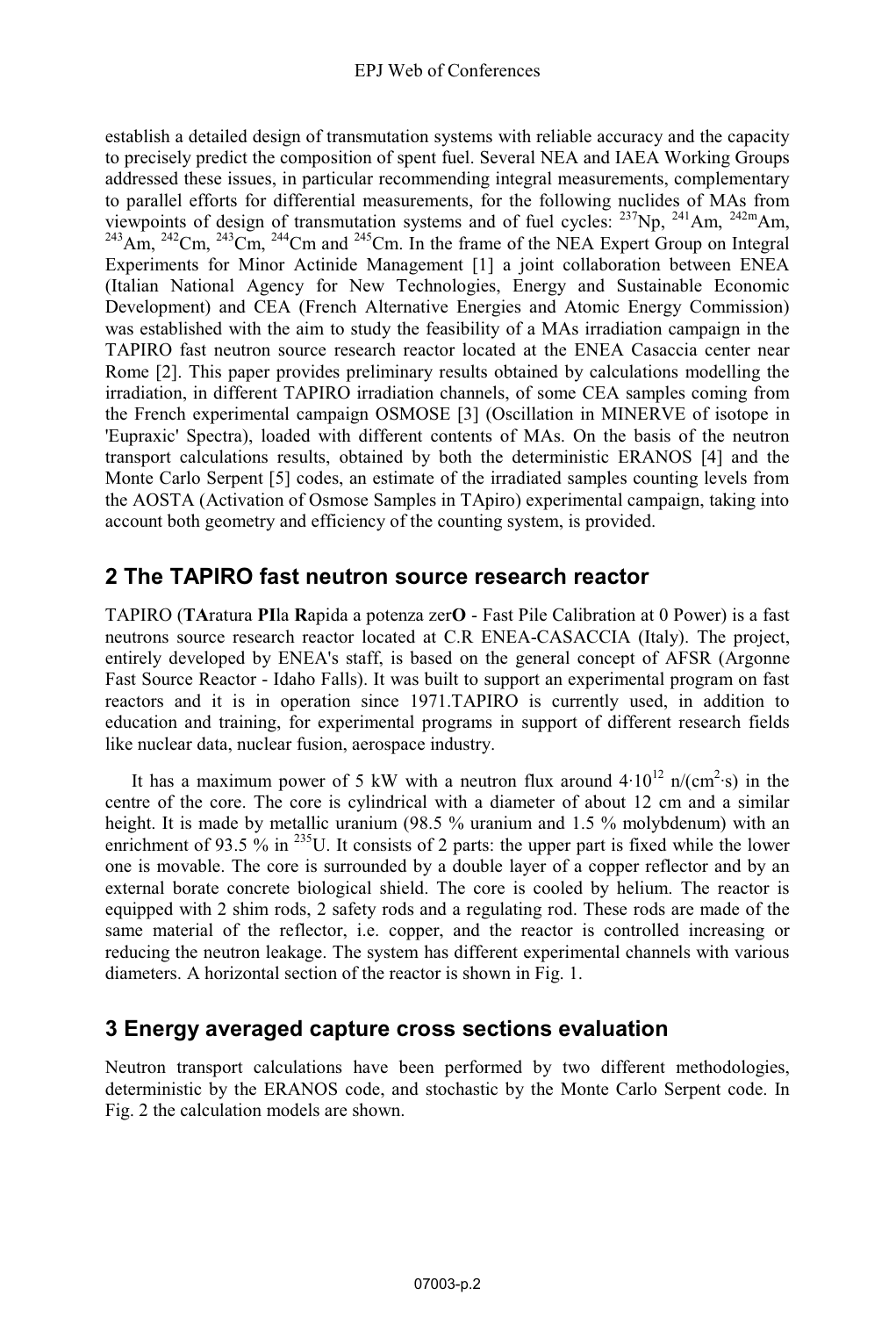#### WONDER-2015



**Figure 1.** TAPIRO horizontal section.

Neutron fluxes, energy spectra and reaction rates have been evaluated for several minor actinides in correspondence of different radial positions in the diametral experimental channel (cf. Fig. 1).



**Figure 2.** ERANOS and Serpent TAPIRO calculation models.

Subsequently position dependent average microscopic capture cross sections have been calculated to predict the impact on their values of the spectral variations across the system. Average capture microscopic cross sections  $\bar{\sigma}_c(\mathbf{r})$  are defined as:

$$
\overline{\sigma}_c(\mathbf{r}) = \frac{\int \sigma_c(\mathbf{r}, E) \varphi(\mathbf{r}, E) dE}{\int \varphi(\mathbf{r}, E) dE}
$$
(1)

with  $\varphi$  neutron flux. As an example, the behavior across the system of the average capture microscopic cross sections for the minor actinide <sup>241</sup>Am, calculated with both ERANOS and Serpent codes, is shown in Fig. 3.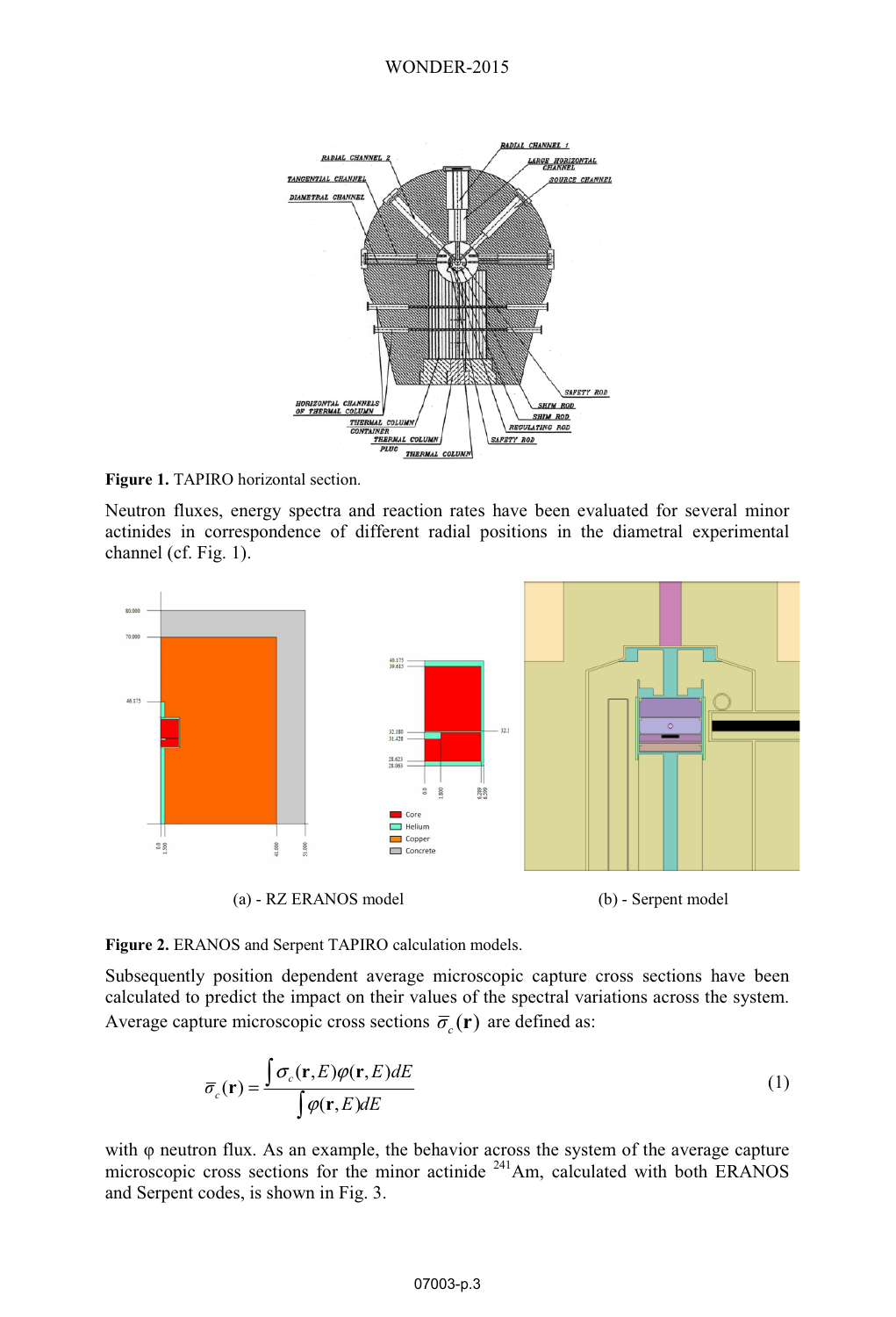

Figure 3.<sup>241</sup>Am microscopic capture cross section.

A satisfactory agreement can be observed, also for the other samples, among ERANOS and Serpent codes results.

# **4 Evaluation of the counting rates after irradiation of the OSMOSE samples**

The selected OSMOSE samples contain  $^{237}$ Np,  $^{242}$ Pu,  $^{241}$ Am,  $^{243}$ Am in a double Zircaloy sheath (Fig. 4). The matrix for all the samples is composed by natural uranium.



| Internal sheath [mm] | 9.56  |
|----------------------|-------|
| External sheath [mm] | 10.6  |
| Length [mm]          | 103.5 |

**Figure 4.** OSMOSE samples.

It was assumed to irradiate these samples following a weekly scheme characterized by 5 hours of irradiation and 19 hours of cooling repeated for 4 times and then 5 hours of irradiation and 2 hours of cooling. Activity values have been evaluated after these last 2 hours of cooling (Fig. 5). Three sample positions have been considered along the diametral channel:  $r=12.07$  cm (near the core), 24.58 cm (about reflector center) and 45.4 cm (entrance of the thermal column), see Fig. 2 (a). In correspondence of such positions have been calculated by the FISPACT code [6] the activity values, for each OSMOSE sample, associated to the irradiation scheme shown in Fig. 5. The obtained results, by using the ERANOS neutron flux results for this preliminary analysis, are shown in Table 1.

The counting rate [counts/s] for each detector have been evaluated by the relationship:

$$
C = A \cdot I_{\gamma} \cdot \varepsilon
$$

with *A* activity level [Bq],  $I<sub>v</sub>$  intensity of the  $\gamma$  or X emission [%],  $\varepsilon$  geometric efficiency of the detector [%]. The geometric efficiency  $\varepsilon$  depends by the scintillator type used for detection and by the overall experimental geometrical arrangement. In our case it was considered as scintillator n-type coaxial HPGe detector made of high purity germanium, showing high precision and efficiency for both  $\gamma$  and X rays in the energy range 3 keV÷10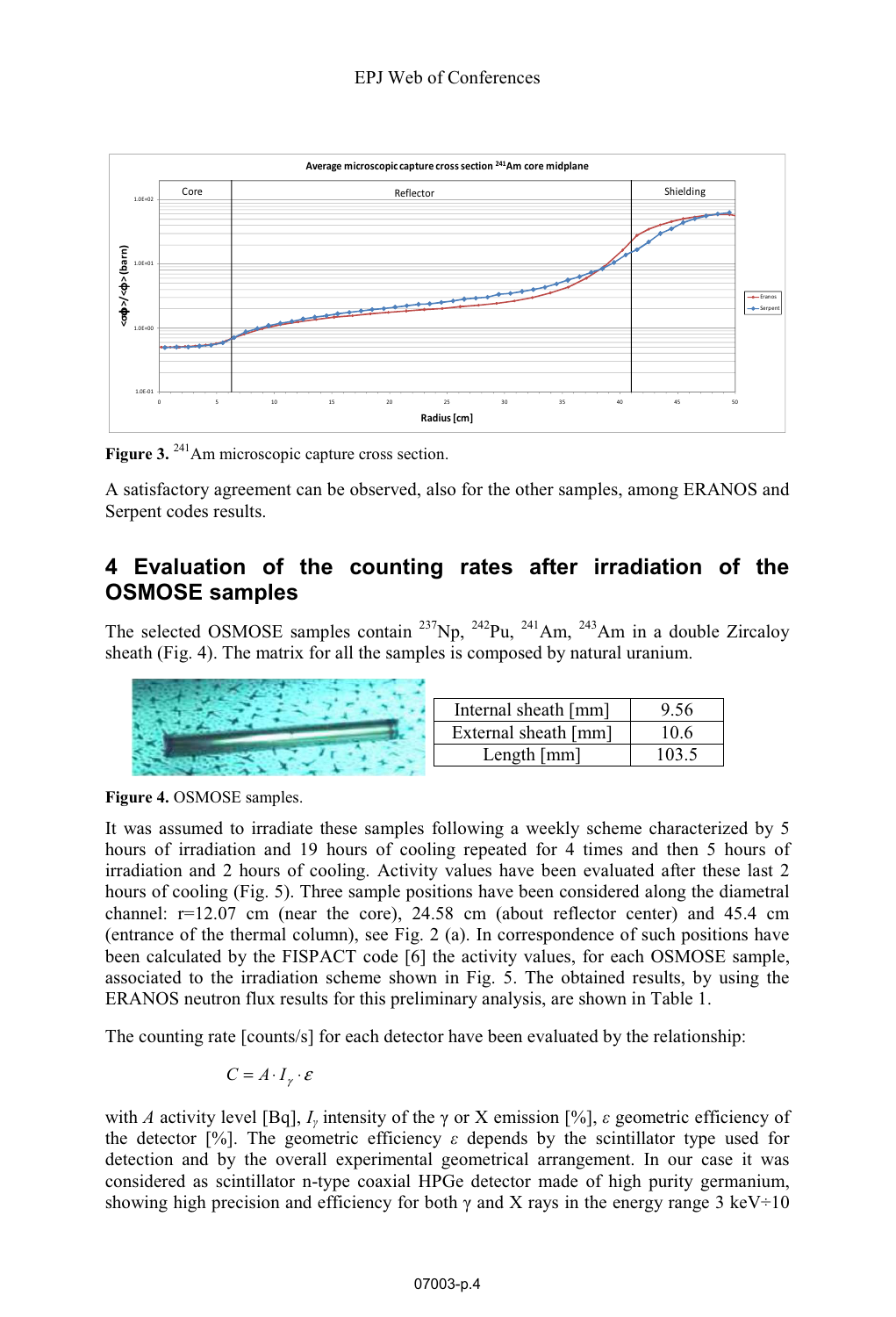#### WONDER-2015

MeV. The geometric efficiency has been evaluated by Monte Carlo MCNP code [7] modeling the arrangement of the counting system (Fig. 6).



**Figure 5.** Irradiation scheme.

**Table 1.** Energy average cross sections and activity levels for each sample at different position in TAPIRO.

|                       | Position                                      |              | $r = 12.07$ cm $r = 24.58$ cm $r = 45.5$ cm |              |
|-----------------------|-----------------------------------------------|--------------|---------------------------------------------|--------------|
| <b>OSMOSE</b> Samples | $\phi$ (n·cm <sup>-2</sup> ·s <sup>-1</sup> ) | $6.94E+11$   | $1.74E + 11$                                | 8.79E+09     |
| Np237                 | $\sigma_{c, Np237}$ (barn)                    | 1.04         | 1.73                                        | 19.57        |
|                       | A(Bq)                                         | $2.04E + 08$ | $8.49E + 07$                                | $4.85E+07$   |
| Pu242                 | $\sigma_{c.Pu242}$ (barn)                     | 0.34         | 0.62                                        | 22.48        |
|                       | A(Bq)                                         | $1.15E + 08$ | $5.30E + 07$                                | $9.68E + 07$ |
| Am $241$              | $\sigma_{c,Am241}$ (barn)                     | 1.32         | 2.06                                        | 32.61        |
|                       | A(Bq)                                         | $1.15E + 08$ | $4.50E + 07$                                | $3.61E + 07$ |
| Am $243$              | $\sigma_{c,Am243}$ (barn)                     | 1.13         | 1.83                                        | 33.40        |
|                       | A(Bq)                                         | $2.10E + 07$ | 8.10E+06                                    | $7.14E + 06$ |

Table 2 summarizes the results obtained. In particular, in Table 1 are shown, for each sample, the  $\gamma$  or X rays characteristics (energy and intensity), the geometric efficiency and the counting level obtained by the relationship (1). The counting rate levels shown in Tab. 2 seem to predict the feasibility of the AOSTA experimental campaign although, as evident, a more detailed analysis is needed in the next future to confirm these promising preliminary results.



**Figure 6.** MCNP modeling of the counting system.